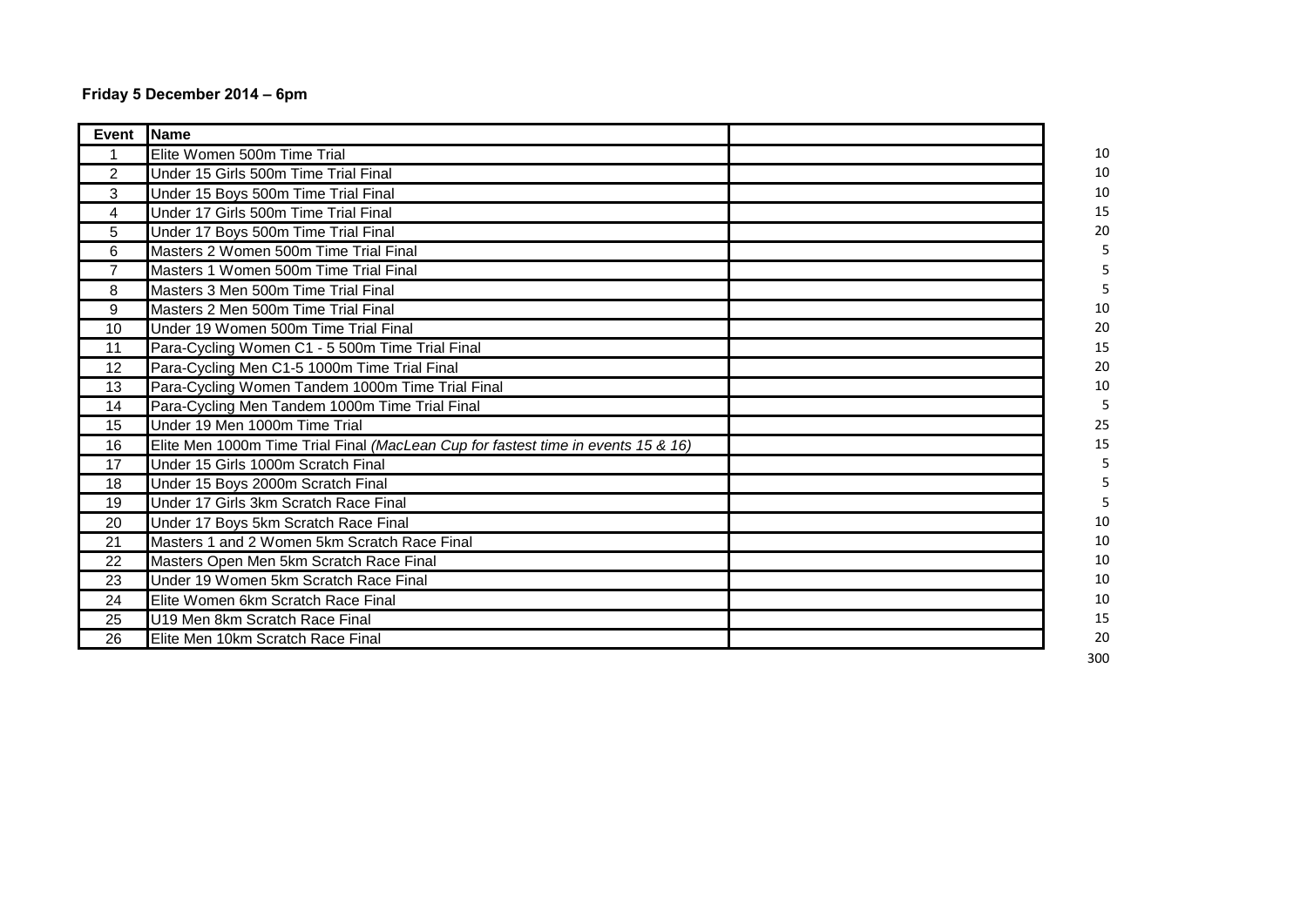## **Saturday 6 December 2014 – 10am**

| 27 | Masters 2 Women 2000m Individual Pursuit Qualifying           | Fastest 2 to Final, other 2 to 3-4 Final            | 10 |
|----|---------------------------------------------------------------|-----------------------------------------------------|----|
| 28 | Para-Cycling Women C1 - 5 3000m Individual Pursuit Qualifying |                                                     | 10 |
| 29 | Para-Cycling Men C1-3 3000m Individual Pursuit Qualifying     |                                                     | 5  |
| 30 | Para-Cycling Men C4-5 4000m Individual Pursuit Qualifying     |                                                     | 10 |
| 31 | Para-Cycling Women Tandem 3000m Individual Pursuit Qualifying |                                                     | 5  |
| 32 | Para-Cycling Men Tandem 4000m Individual Pursuit Qualifying   |                                                     | 10 |
| 33 | Under 17 Girls Sprint Qualifying                              | Top 8 to Quarterfinals                              | 15 |
| 34 | Under 17 Boys Sprint Qualifying                               | Top 8 to Quarterfinals                              | 20 |
| 35 | Under 19 Women Sprint Qualifying                              | Top 8 to Quarterfinals                              | 10 |
| 36 | Elite Women Sprint Qualifying                                 | Top Southlander and fastest 3 to Semi-Finals        | 10 |
| 37 | Under 19 Men Sprint Qualifying                                | Top Southlander and fastest 3 to Semi-Finals        | 10 |
| 38 | Elite Men Sprint Qualifying                                   | Top 8 to Quarterfinals                              | 15 |
| 39 | Under 17 Girls Sprint Quarterfinals                           | 1 ride. Winners to Semi-finals, losers to 5-8 Final | 10 |
| 40 | <b>Under 17 Boys Sprint Quarterfinals</b>                     | 1 ride. Winners to Semi-finals, losers to 5-8 Final | 10 |
| 41 | Under 19 Women Sprint Quarterfinals                           | 1 ride. Winners to Semi-finals, losers to 5-8 Final | 10 |
| 42 | Elite Men Sprint Quarterfinals                                | 1 ride. Winners to Semi-finals, losers to 5-8 Final | 10 |
| 43 | Para-Cycling Women C1-5 3000m Individual Pursuit Final        |                                                     | 10 |
| 44 | Para-Cycling Men C1-3 3000m Individual Pursuit Final          |                                                     | 5  |
| 45 | Para-Cycling Men C4-5 4000m Individual Pursuit Final          |                                                     | 10 |
| 46 | Para-Cycling Women Tandem 3000m Individual Pursuit Final      |                                                     | 10 |
| 47 | Para-Cycling Men Tandem 4000m Individual Pursuit Final        |                                                     | 10 |
| 48 | Masters 1, 2 & 3 Men 7.5km Points Race Final                  | 5 sprints - every 6 laps                            | 15 |
| 49 | Under 17 Girls Sprint Semi-finals (best of 3 rides)           | Winners to gold final, losers to 3-4 Final          |    |
| 50 | Under 17 Boys Sprint Semi-finals                              | Winners to gold final, losers to 3-4 Final          |    |
| 51 | Under 19 Women Sprint Semi-final                              | Winners to gold final, losers to 3-4 Final          |    |
| 52 | Elite Women Sprint Semi-finals                                | Winners to gold final, losers to 3-4 Final          |    |
| 53 | Under 19 Men Sprint Semi-finals                               | Winners to gold final, losers to 3-4 Final          |    |
| 54 | Elite Men Sprint Semi-finals                                  | Winners to gold final, losers to 3-4 Final          |    |
|    | Sprint Semifinals- 2 <sup>nd</sup> ride (break if required)   |                                                     | 30 |
|    | Sprint Semifinals 3 <sup>rd</sup> ride if necessary           |                                                     | 10 |
|    |                                                               |                                                     |    |
|    |                                                               |                                                     |    |
|    |                                                               |                                                     |    |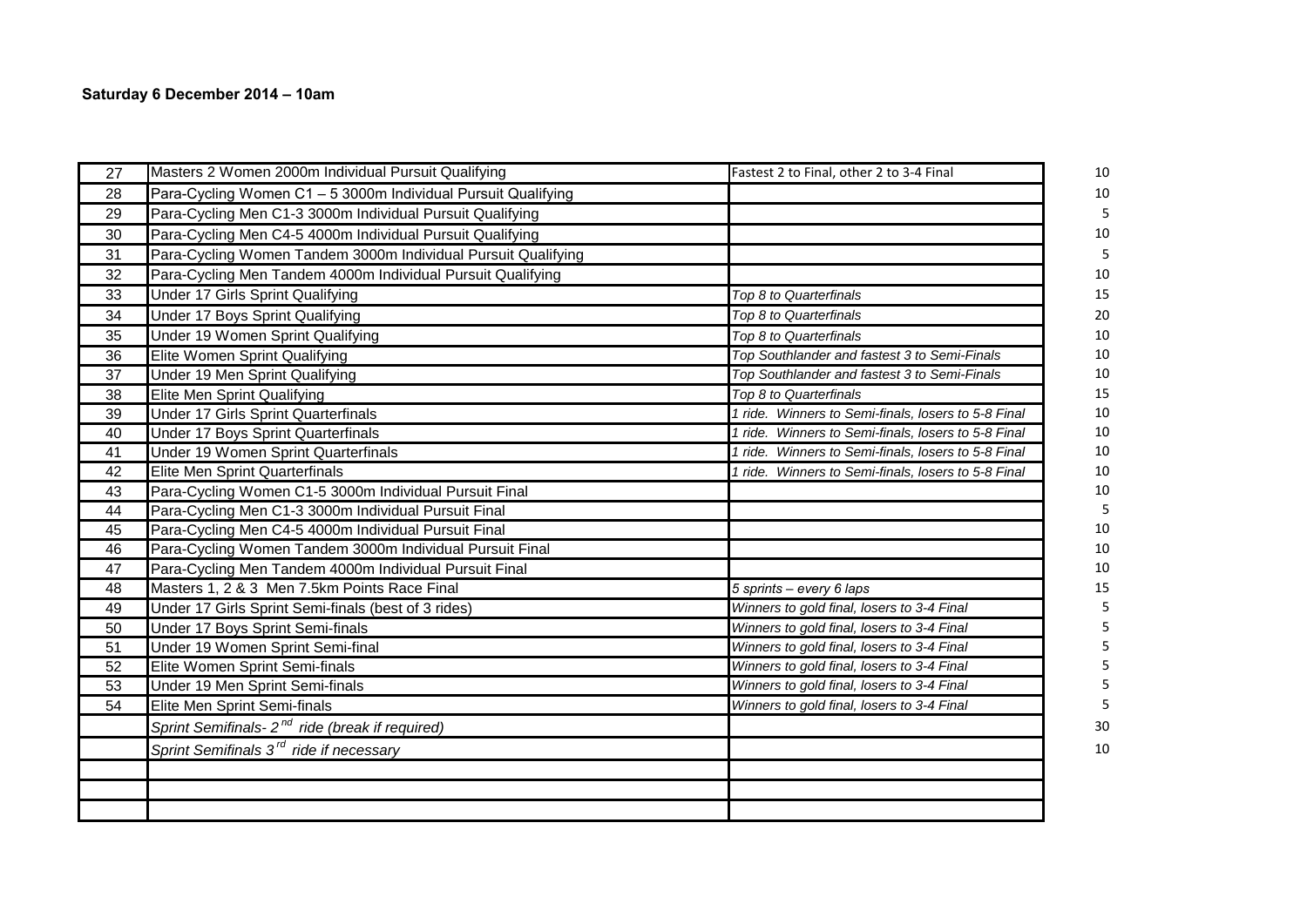| <b>Break</b> | Restart - Saturday 6 December 2014 – 6pm        |                           | 300 |
|--------------|-------------------------------------------------|---------------------------|-----|
| 55           | Under 17 Girls Sprint Finals                    | Best of 3                 |     |
| 56           | Under 17 Boys Sprint Finals                     | Best of 3                 |     |
| 57           | Under 19 Women Sprint Finals                    | Best of 3                 |     |
| 58           | Elite Women Sprint Finals                       | Best of 3                 |     |
| 59           | Under 19 Men Sprint Finals                      | Best of 3                 |     |
| 60           | <b>Elite Men Sprint Finals</b>                  | Best of 3                 |     |
|              | Sprint Finals - 2 <sup>nd</sup> Ride            |                           | 30  |
| 61           | Under 15 Girls 3km Points Race Final            | 3 sprints – every 4 laps  |     |
| 62           | Under 15 Boys 4km Points Race Final             | 4 sprints – every 4 laps  | 10  |
|              | Sprint Finals 3 <sup>rd</sup> ride if necessary |                           | 10  |
| 63           | Masters 2 Women 2000m Pursuit Final             |                           | 10  |
| 64           | Masters 1 Women 2000m Pursuit Final             |                           |     |
| 65           | Under 17 Girls 5km Points Race Final            | 4 sprints – every 5 laps  | 10  |
| 66           | Under 17 Boys 6km Points Race Final             | 4 sprints - every 6 laps  | 10  |
| 67           | Under 19 Women 8km Points Race Final            | 4 sprints - every 8 laps  | 15  |
| 68           | Elite Women 10km Points Race Final              | 4 sprints - every 10 laps | 20  |
| 69           | Under 19 Men 10km Points Race Final             | 4 sprints - every 10 laps | 15  |
| 70           | Elite Men 10km Points Race Final                | 4 sprints - every 10 laps | 15  |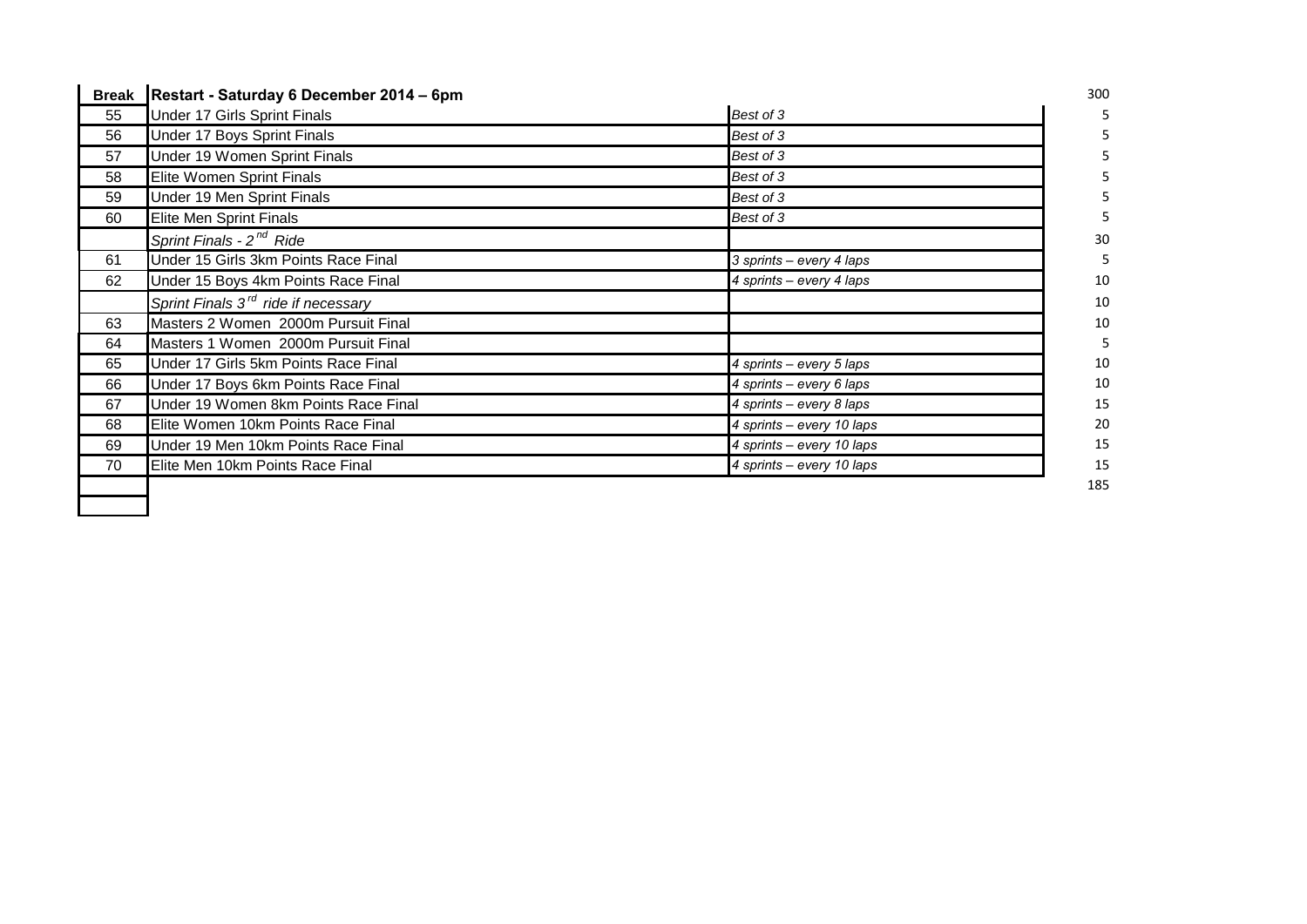|     | Sunday 7 December 2014 - 10am                      |                                                     |    |  |  |
|-----|----------------------------------------------------|-----------------------------------------------------|----|--|--|
| 71  | U17 Girls Standing Lap Final                       |                                                     | 10 |  |  |
| 72  | U17 Boys Standing Lap Final                        |                                                     | 10 |  |  |
| 73  | Under 19 Women Standing Lap Final                  |                                                     | 10 |  |  |
| 74  | Elite Women Standing Lap Final                     |                                                     | 5  |  |  |
| 75  | Under 19 Men Standing Lap Final                    |                                                     |    |  |  |
| 76  | Elite Men Standing Lap Final                       |                                                     |    |  |  |
| 77  | Under 19 Women 2000m Individual Pursuit Qualifying | Fastest 4 to Finals                                 | 30 |  |  |
| 78  | Under 17 Girls 2000m Individual Pursuit Qualifying | Fastest 4 to Finals                                 | 20 |  |  |
| 79  | Under 17 Boys 2000m Individual Pursuit Qualifying  | Fastest 4 to Finals                                 | 25 |  |  |
| 80  | Masters 3 Men 2000m Individual Pursuit Qualifying  | Fastest 2 to Final (no 3-4 final as only 3 entries) | 10 |  |  |
| 81  | Masters 2 Men 2000m Individual Pursuit Qualifying  | Fastest 2 to Final (no 3-4 final as only 3 entries) | 10 |  |  |
| 82  | Masters 1 Men 3000m Individual Pursuit Final       | Straight Final (only 2 entries)                     | 5  |  |  |
| 83  | Elite Women 3000m Individual Pursuit Qualifying    | Fastest 4 to Finals                                 | 20 |  |  |
| 84  | Under 19 Men 3000m Individual Pursuit Qualifying   | Fastest 4 to Finals                                 | 30 |  |  |
| 85  | Elite Men 4000m Individual Pursuit Qualifying      | Fastest 4 to Finals                                 | 20 |  |  |
| 86  | Elite Women Keirin Final                           | Straight Final - 8 entries                          | 5  |  |  |
| 87  | U19 Women Keirin Heats                             | 2 heats, top 3 to final (next 3 to 7-12 Final)      | 10 |  |  |
| 88  | U19 Men Keirin Heats                               | 2 heats, top 3 to final (next 3 to 7-10 Final)      | 10 |  |  |
| 89  | <b>Masters Men Keirin Heats</b>                    | 2 heats, top 3 to final (next 3 to 7-10 Final)      | 10 |  |  |
| 90  | Under 13 Derby Final (Boys & Girls)                |                                                     | 5  |  |  |
| 91  | Under 15 Girls Derby Heats                         | 750m - 2 Heats, top 3 in each to final              |    |  |  |
| 92  | Under 15 Boys Derby Heats                          | 750m - 2 Heats, top 2 in each to final              |    |  |  |
| 93  | Under 17 Girls 2000m Individual Pursuit Final      | Final 1-2, Final 3-4                                | 10 |  |  |
| 94  | Under 17 Boys 2000m Individual Pursuit Final       | Final 1-2, Final 3-4                                | 10 |  |  |
| 95  | Under 19 Women 2000m Individual Pursuit Final      | Final 1-2, Final 3-4                                | 10 |  |  |
| 96  | Under 13 250m Time Trial Final                     |                                                     | 5  |  |  |
| 97  | Masters 3 Men 2000m Individual Pursuit Final       |                                                     |    |  |  |
| 98  | Masters 2 Men 2000m Individual Pursuit Final       |                                                     |    |  |  |
| 99  | Elite Women 3000m Individual Pursuit Final         | Final 1-2, Final 3-4                                | 10 |  |  |
| 100 | Under 19 Men 3000m Individual Pursuit Final        | Final 1-2, Final 3-4                                | 10 |  |  |
| 101 | Elite Men 4000m Individual Pursuit Final           | Final 1-2, Final 3-4                                | 15 |  |  |
| 102 | Under 13 1000 Scratch Race                         |                                                     | 5  |  |  |